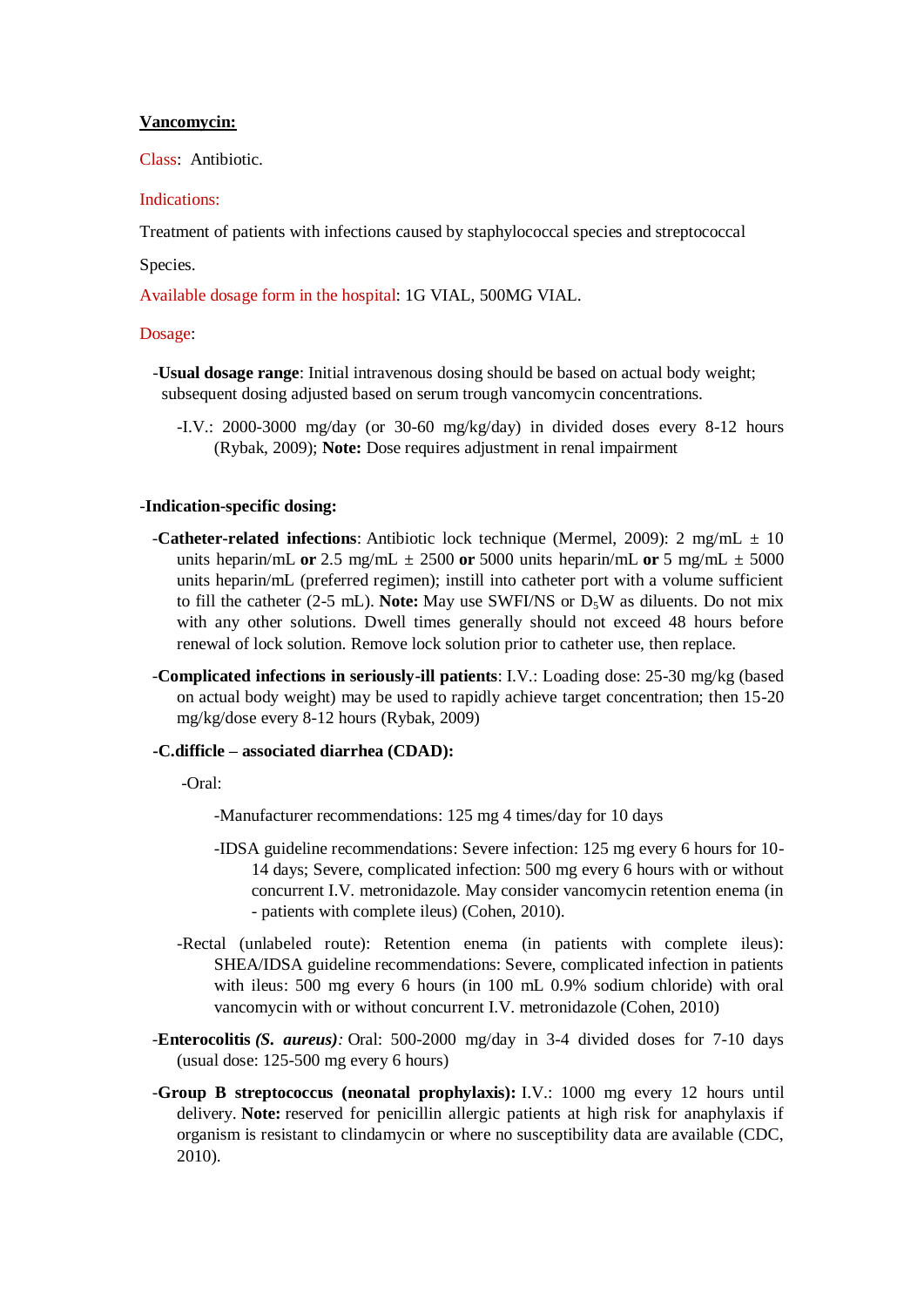#### -**Meningitis:**

- -I.V.: 30-60 mg/kg/day in divided doses every 8-12 hours (Rybak, 2009) **or** 500-750 mg every 6 hours (with third-generation cephalosporin for PCN-resistant*Streptococcus pneumoniae*)
	- -Alternate regimen: *S. aureus* (methicillin-resistant) (unlabeled use; Liu, 2011): 15-20 mg/kg/dose every 8-12 hours for 2 weeks (some experts combine with rifampin

-Intrathecal, intraventricular (unlabeled route): 5-20 mg/day

#### -**Pneumonia:** I.V.:

- *-Community-acquired pneumonia (CAP): S. aureus* (methicillin-resistant): 45-60 mg/kg/day divided every 8-12 hours (maximum: 2000 mg/dose) for 7-21 days depending on severity (Liu, 2011)
- *-Healthcare-associated pneumonia (HAP): S. aureus* (methicillin-resistant): 45-60 mg/kg/day divided every 8-12 hours (maximum: 2000 mg/dose) for 7-21 days depending on severity (American Thoracic Society [ATS], 2005; Liu, 2011; Rybak 2009)

#### -**Prophylaxis against infective endocarditis**: I.V.:

- -Dental, oral, or upper respiratory tract surgery: 1000 mg 1 hour before surgery. **Note:** AHA guidelines now recommend prophylaxis only in patients undergoing invasive procedures and in whom underlying cardiac conditions may predispose to a higher risk of adverse outcomes should infection occur
- -GI/GU procedure: 1000 mg plus 1.5 mg/kg gentamicin 1 hour prior to surgery. **Note:** As of April 2007, routine prophylaxis no longer recommended by the AHA.
- -**Susceptible (MIC ≤1 mcg/mL) gram-positive infections:** I.V.: 15-20 mg/kg/dose (usual: 750-1500 mg) every 8-12 hours (Rybak, 2009). **Note:** If MIC ≥2 mcg/mL, alternative therapies are recommended.
- -**Bacteremia (***S. aureus* **[methicillin-resistant]) (unlabeled use; Liu, 2011)**: I.V.: 15-20 mg/kg/dose every 8-12 hours for 2-6 weeks depending on severity
- -**Brain abscess, subdural empyema, spinal epidural abscess (***S. aureus* **[methicillinresistant]) (unlabeled use; Liu, 2011):** I.V.: 15-20 mg/kg/dose every 8-12 hours for 4- 6 weeks (some experts combine with rifampin)

#### **-Endocarditis:**

- -Native valve (*Enterococcus*, vancomycin MIC ≤4 mg/L) (unlabeled use; Gould, 2012): I.V.: 1000 mg every 12 hours for 4-6 weeks (combine with gentamicin for 4-6 weeks)
- -Native valve (*S. aureus* [methicillin-resistant]) (unlabeled use; Liu, 2011): I.V.: 15-20 mg/kg/dose every 8-12 hours for 6 weeks (European guidelines support the entire duration of therapy to be 4 weeks and in combination with rifampin [Gould, 2012])
- -Native or prosthetic valve (streptococcal [penicillin MIC >0.5 mg/L or patient intolerant to penicillin]) (unlabeled use; Gould, 2012): I.V.: 1000 mg every 12 hours for 4-6 weeks (combine with gentamicin for at least the first 2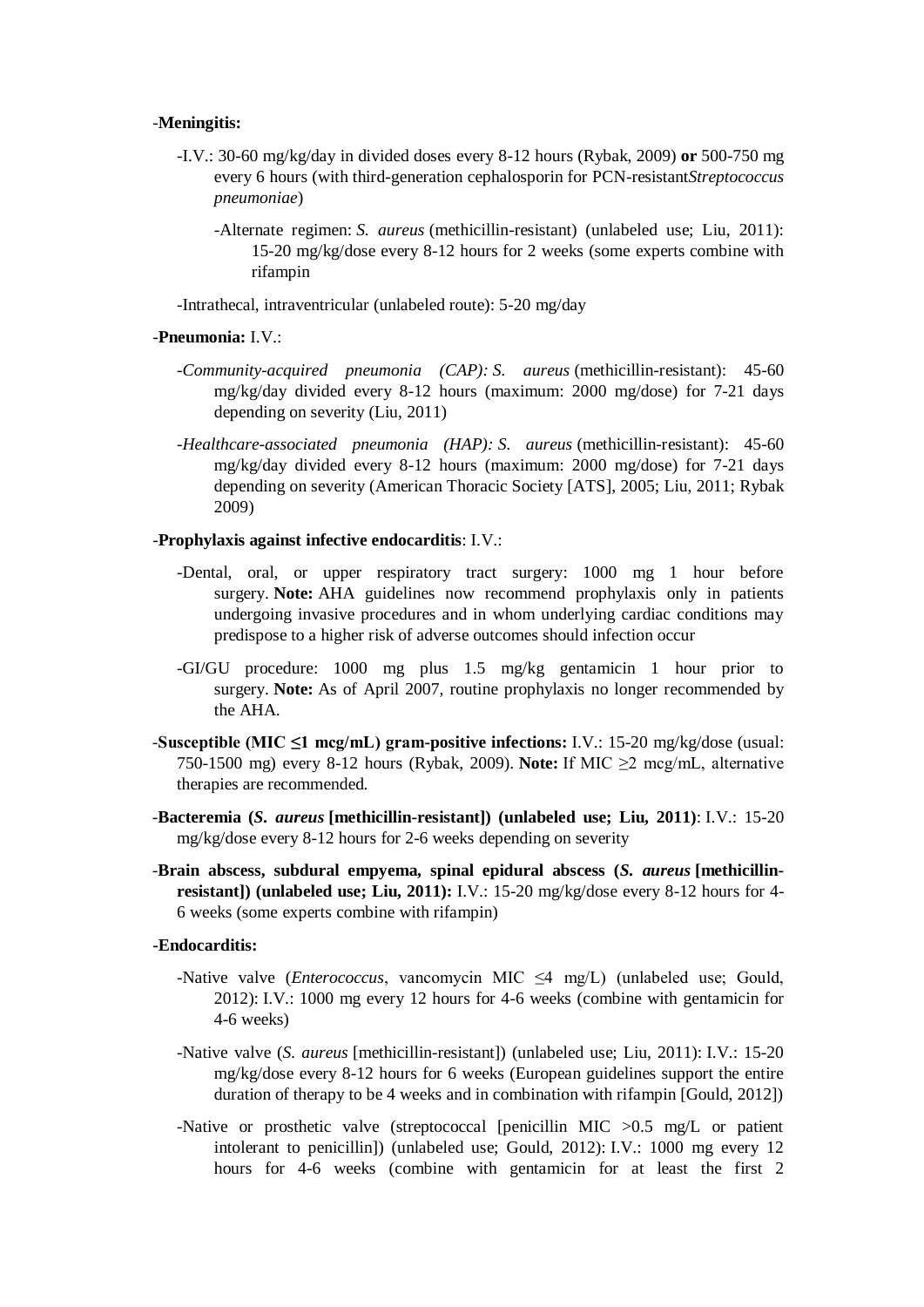weeks); Note: The longer duration of treatment (ie, 6 weeks) should be used for patients with prosthetic valve endocarditis.

- -Prosthetic valve (*Enterococcus*, vancomycin MIC ≤4 mg/L) (unlabeled use; Gould, 2012): I.V.: 1000 mg every 12 hours for 6 weeks (combine with gentamicin for 4-6 weeks)
- -Prosthetic valve (*S. aureus* [methicillin-resistant]) (unlabeled use; Liu, 2011): I.V.: 15- 20 mg/kg/dose every 8-12 hours for at least 6 weeks (combine with rifampin for the entire duration of therapy and gentamicin for the first 2 weeks)
- -**Endophthalmitis (unlabeled use):** Intravitreal: Usual dose: 1 mg/0.1 mL NS instilled into vitreum; may repeat administration, if necessary, in 2-3 days, usually in combination with ceftazidime or an aminoglycoside (Kelsey, 1995). Note: Based on concerns for retinotoxicity, some clinicians have recommended using a lower dose of 0.2 mg/0.1mL; may repeat in 3-4 days, if necessary (Gan, 2001).
- -**Osteomyelitis (***S. aureus* **[methicillin-resistant]) (unlabeled use; Liu, 2011)**: I.V.: 15-20 mg/kg/dose every 8-12 hours for a minimum of 8 weeks (some experts combine with rifampin)
- -**Prosthetic joint infection (unlabeled use; Osman, 2013):** I.V.: Adults:
	- *-Enterococcus* spp (penicillin-susceptible or –resistant), *Propionibacterium acnes,* streptococci (beta-hemolytic): 15 mg/kg every 12 hours for 4-6 weeks, followed by an oral antibiotic suppressive regimen
		- **Note:** For penicillin-susceptible or -resistant *Enterococcus* spp, consider addition of an aminoglycoside; in penicillin-susceptible *Enterococcus*, beta-hemolytic streptococcus or *Propionibacterium acnes* infections, only use vancomycin if patient has penicillin allergy.
	- -Staphylococci (oxacillin-susceptible or –resistant):15 mg/kg every 12 hours for 2-6 weeks in combination with rifampin followed by oral antibiotic treatment and suppressive regimens
- -**Septic arthritis (***S. aureus* [methicillin-resistant]) (unlabeled use; Liu, 2011): I.V.: 15-20 mg/kg/dose every 8-12 hours for 3-4 weeks
- -**Septic thrombosis of cavernous or dural venous sinus (***S. aureus* **[methicillinresistant]) (unlabeled use; Liu, 2011):** I.V.: 15-20 mg/kg/dose every 8-12 hours for 4-6 weeks (some experts combine with rifampin)
- -**Skin and skin structure infections, complicated (***S. aureus* **[methicillin-resistant]) (unlabeled use; Liu, 2011):** I.V.: 15-20 mg/kg/dose every 8-12 hours for 7-14 days
- -**Surgical prophylaxis (unlabeled use):** I.V.: 1000 mg or 10-15 mg/kg over 60 minutes (longer infusion time if dose >1000 mg) (Bratzler, 2004)
	- The Society of Thoracic Surgeons recommends 1000-1500 mg or 15 mg/kg over 60 minutes with completion within 1 hour of skin incision. Although not well established, a second dose of 7.5 mg/kg may be considered during cardiopulmonary bypass (Engelman, 2007).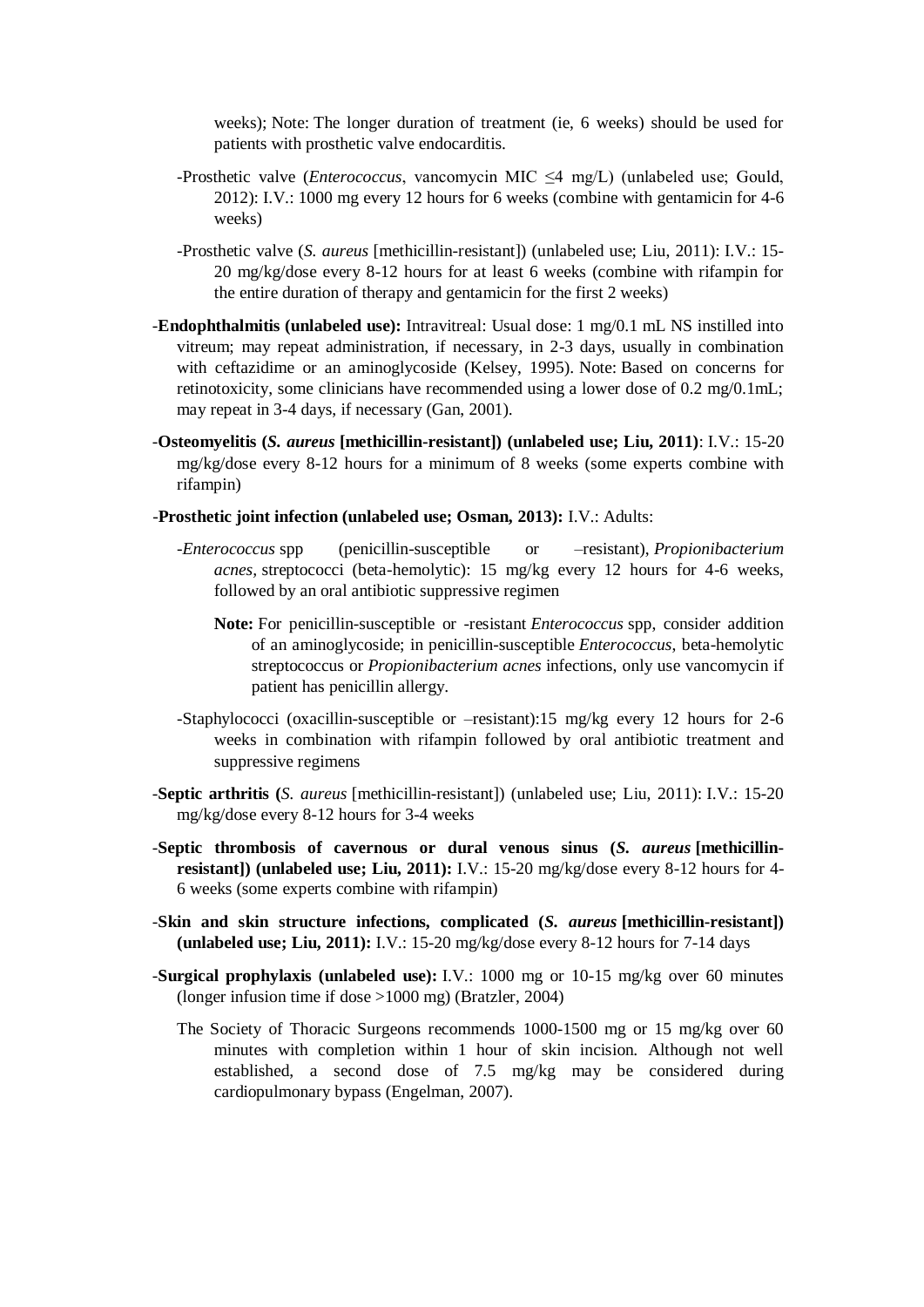## **Renal Impairment:**

-Vancomycin levels should be monitored in patients with any renal impairment: I.V.:

- $Cl_{cr}$  >50 mL/minute: Start with 15-20 mg/kg/dose (usual: 750-1500 mg) every 8-12 hours
- $Cl_{cr}$  20-49 mL/minute: Start with 15-20 mg/kg/dose (usual: 750-1500 mg) every 24 hours
- $Cl_{cr} < 20$  mL/minute: Will need longer intervals; determine by serum concentration monitoring
- Note: In the critically-ill patient with renal insufficiency, the initial loading dose (25-30) mg/kg) should not be reduced. However, subsequent dosage adjustments should be made based on renal function and trough serum concentrations.
- -Poorly dialyzable by intermittent hemodialysis (0% to 5%); however, use of high-flux membranes and continuous renal replacement therapy (CRRT) increases vancomycin clearance, and generally requires replacement dosing.
- -Intermittent hemodialysis (IHD) (administer after hemodialysis on dialysis days): Following loading dose of 15-25 mg/kg, give either 500-1000 mg **or** 5-10 mg/kg after each dialysis session. (Heintz, 2009). **Note:** Dosing dependent on the assumption of 3 times/week, complete IHD sessions.

-Redosing based on pre-HD concentrations:

- <10 mg/L: Administer 1000 mg after HD
- 10-25 mg/L: Administer 500-750 mg after HD
- >25 mg/L: Hold vancomycin

-Redosing based on post-HD concentrations: <10-15 mg/L: Administer 500-1000 mg

-Peritoneal dialysis (PD):

- -Administration via PD fluid: 15-30 mg/L (15-30 mcg/mL) of PD fluid
- -Systemic: Loading dose of 1000 mg, followed by 500-1000 mg every 48-72 hours with close monitoring of levels
- -Continuous renal replacement therapy (CRRT) (Heintz, 2009; Trotman, 2005): Drug clearance is highly dependent on the method of renal replacement, filter type, and flow rate. Appropriate dosing requires close monitoring of pharmacologic response, signs of adverse reactions due to drug accumulation, as well as drug concentrations in relation to target trough (if appropriate). The following are general recommendations only (based on dialysate flow/ultrafiltration rates of 1-2 L/hour and minimal residual renal function) and should not supersede clinical judgment:
	- -CVVH: Loading dose of 15-25 mg/kg, followed by either 1000 mg every 48 hours **or** 10-15 mg/kg every 24-48 hours
	- -CVVHD: Loading dose of 15-25 mg/kg, followed by either 1000 mg every 24 hours **or** 10-15 mg/kg every 24 hours
	- -CVVHDF: Loading dose of 15-25 mg/kg, followed by either 1000 mg every 24 hours **or** 7.5-10 mg/kg every 12 hours